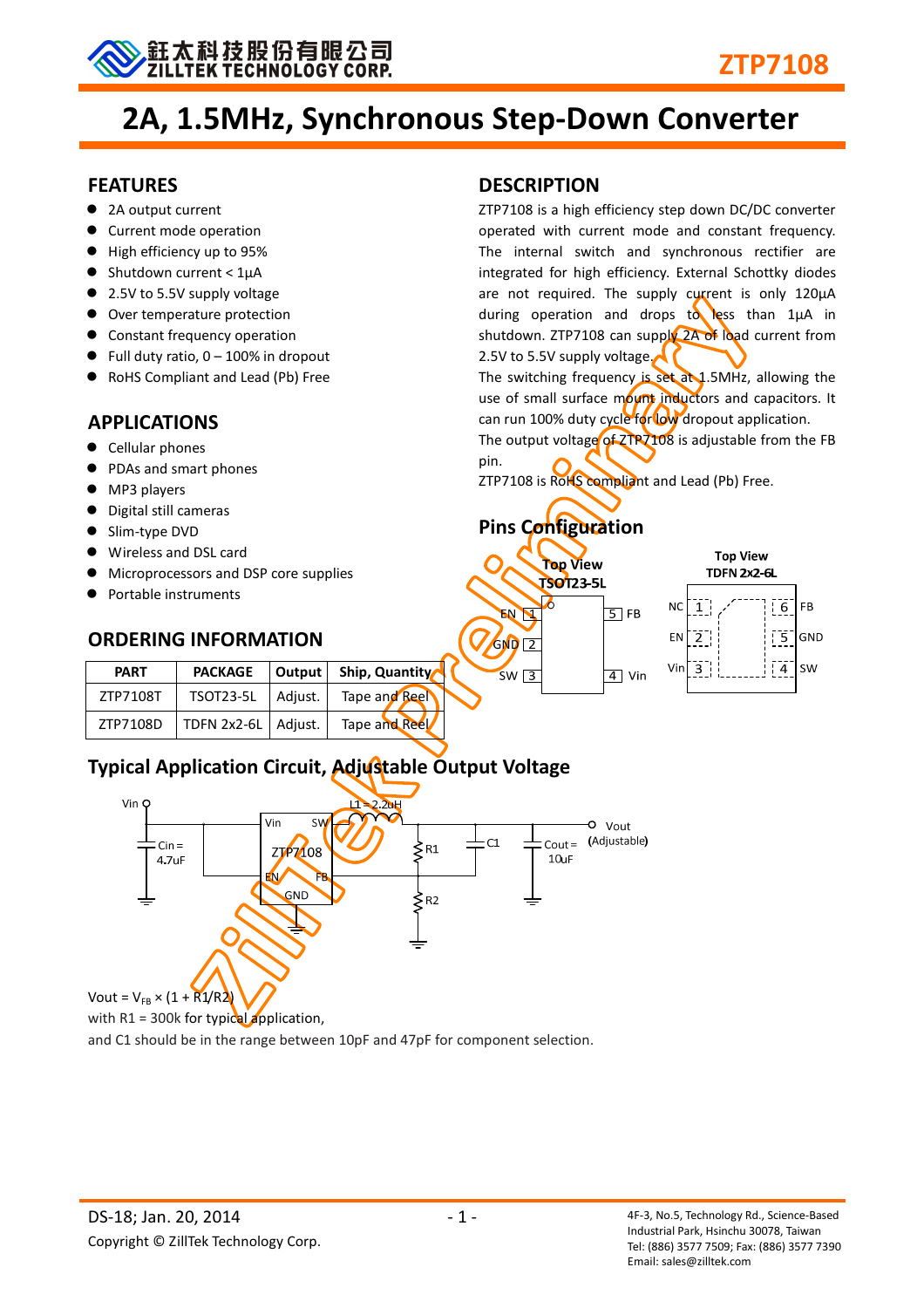

#### Absolute Maximum Ratings

#### (Note 1)

| Operating Temperature Range  -40°C to +85°C |
|---------------------------------------------|
|                                             |
| Storage Temperature Range  -65°C to +150°C  |
| Lead Temperature (Soldering 10s)  +260°C    |
|                                             |

CAUTION: Stresses above those listed in "Absolute Maximum Ratings" may cause permanent damage to the device. This is a stress only rating and operation of the device at these or any other conditions above those indicated in the operational sections of this specification is not implied.

#### Electro-Static Discharge Sensitivity

This integrated circuit can be damaged by ESD. It is recommended that all integrated circuits be handled with proper precautions. Failure to observe proper handling and installation procedures can cause damage. ESD damage can range from subtle performance degradation to complete device failure.

### Block Diagram



| 11101521          |  |
|-------------------|--|
| <b>TSOT23-5L:</b> |  |
|                   |  |
|                   |  |
| TDFN 2x2-6L:      |  |
|                   |  |
|                   |  |

# Recommended Operating Conditions

| (Note 3)                                     |  |
|----------------------------------------------|--|
|                                              |  |
| Junction Temperature Range 22 40°C to +125°C |  |
| Ambient Temperature Range  -40°C to +85°C    |  |

# Pins Description

| <b>TSOT</b>  | <b>TDFN</b><br>23-5L 2x2-6L | Symbol    | <b>Description</b>                                                                         |  |  |  |
|--------------|-----------------------------|-----------|--------------------------------------------------------------------------------------------|--|--|--|
| 1            |                             | EN        | Enable control input pin.                                                                  |  |  |  |
|              |                             | GND       | Ground pin.                                                                                |  |  |  |
| 3            |                             | <b>SW</b> | Power switch output.                                                                       |  |  |  |
| 4            | 3                           | Vin       | Main supply pin.                                                                           |  |  |  |
|              | 1                           | NC.       | No connected.                                                                              |  |  |  |
| 6<br>5<br>FB |                             |           | Feedback pin.<br>Vout=0.6×(1+R1/R2).<br>Add optional C1 to speed up<br>transient response. |  |  |  |

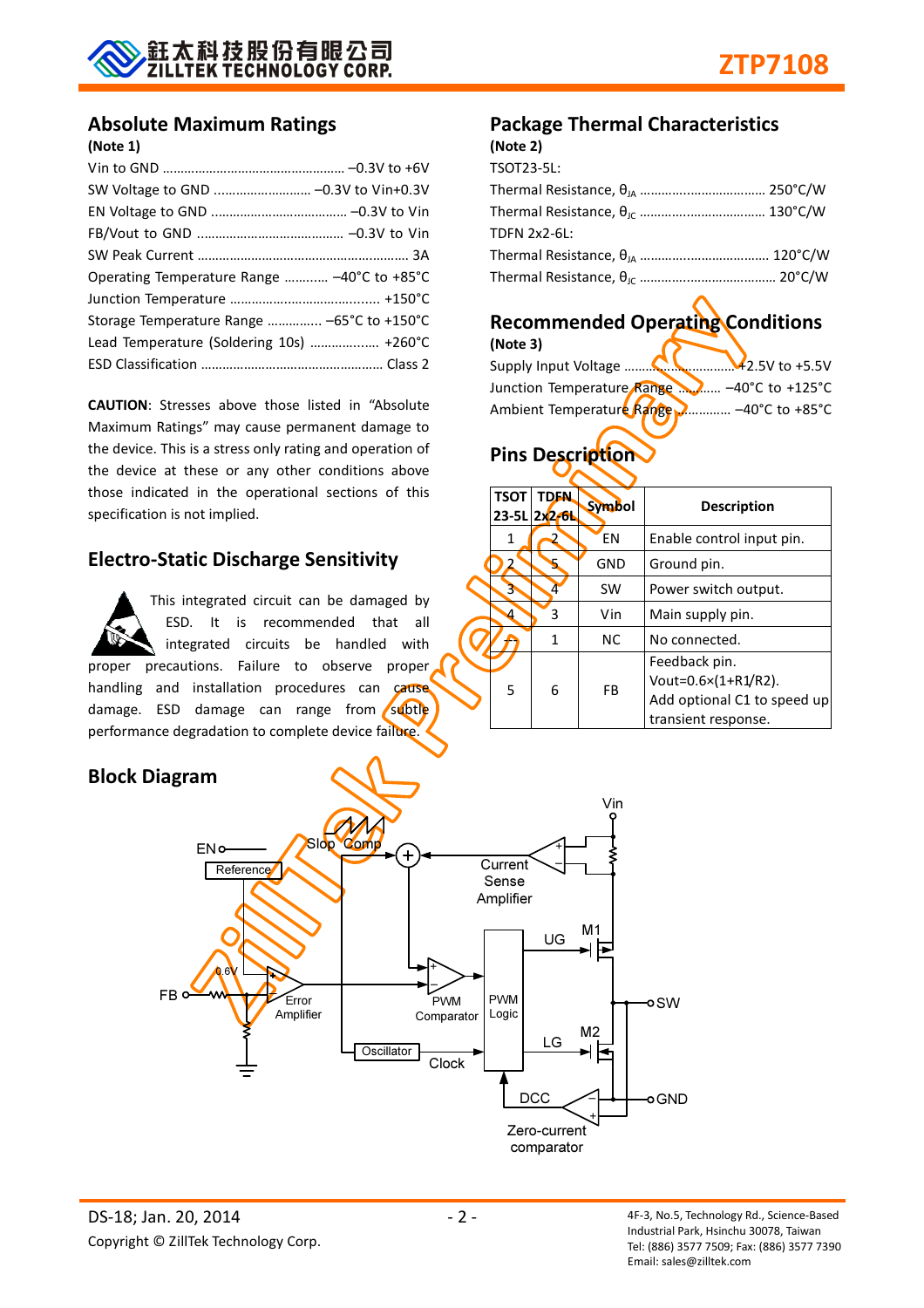

### Electrical Specifications

(Vin = 5V, Vout= 1.8V, L = 2.2uH, Cout = 10uF,  $T_A$  = 25°C, unless otherwise specified)

| <b>PARAMETER</b>                  | Symbol                    | <b>TEST CONDITIONS</b>                                            | <b>MIN</b> | <b>TYP</b>     | <b>MAX</b>   | <b>UNIT</b> |
|-----------------------------------|---------------------------|-------------------------------------------------------------------|------------|----------------|--------------|-------------|
| <b>Supply Voltage</b>             | Vin                       |                                                                   | 2.5        |                | 5.5          | $\vee$      |
| Output Voltage Line Regulation    | <b>AVout</b>              | Vin = $2.5V$ to $5.5V$                                            | $-3$       |                | 3            | %V          |
| Output Voltage Load Regulation    | $V_{LR}$                  |                                                                   | $-3$       |                | 3            | %           |
| Reference Voltage                 | $V_{REF}$                 | For adjustable Vout                                               | 0.588      | 0.6            | 0.612        | $\vee$      |
| Output Range (Adjustable Voltage) | Vout                      | $V$ in = 2.5V to 5.5V                                             | $-3$       |                | $+3$         | %           |
| <b>Shutdown Current</b>           | $\mathsf{I}_{\mathsf{S}}$ | $V_{EN} = 0V$                                                     |            | 0 <sub>1</sub> | $\mathbf{1}$ | μA          |
| <b>Quiescent Current</b>          | $I_{\Omega}$              | $V_{EN} = V$ in,<br>$V_{FB} = V_{REF} \times 1.1$<br>No Switching |            | 100            |              | μA          |
| SW Leakage Current                | <b>ILEAK</b>              | $V_{EN} = 0V$ ,<br>$V_{SW} = 0V$ or Vin                           |            |                | 1            | μA          |
| PMOSFET On Resistance*            | R <sub>DSONP</sub>        | $Isw = 100mA$                                                     |            | 110            |              | $m\Omega$   |
| NMOSFET On Resistance*            | R <sub>DSONN</sub>        | $I_{SW} = -100mA$                                                 |            | 95             |              | $m\Omega$   |
| PMOSFET Current Limit*            | $I_{LIM}$                 | Duty cycle = 100%<br>Current Pulse Width $\leq 1$ ms              |            | 3              |              | A           |
| <b>Oscillator Frequency</b>       | $F_{\text{OSC}}$          |                                                                   | 1.2        | 1.5            | 1.8          | <b>MHz</b>  |
| Thermal Shutdown Threshold*       | $T_S$                     |                                                                   |            | 160            |              | °C          |
| EN High Level Input Voltage       | $V_{ENH}$                 | $-40^{\circ}$ C $\leq$ $T_A \leq 85^{\circ}$ C                    | 1.5        |                |              | $\vee$      |
| EN Low Level Input Voltage        | <b>VENL</b>               | $-40^{\circ}$ C $\leq T_{A} \leq 85^{\circ}$ C                    |            |                | 0.4          | $\vee$      |
| <b>EN Input Current</b>           | $I_{EN}$                  | $V_{EN} = QV$ to Vin                                              | $-1$       |                | 1            | μA          |

\* Guaranteed by design not for test.

Note 1: Stresses beyond those listed "Absolute Maximum Ratings" may cause permanent damage to the device. These are stress ratings only, and functional operation of the device at these or any other conditions beyond those indicated in the operational sections of the specifications is not implied. Exposure to absolute maximum rating conditions may affect device reliability.

Note 2:  $\theta_{JA}$  is measured in the natural convection at TA = 25°C on a low effective single layer thermal conductivity test board of JEDEC 51-3 thermal measurement standard. Pin 2 of TSOT23-5 packages is the case position for  $\theta_{\text{JC}}$ measurement. Measured at the exposed pad of the package.

Note 3: The device is not guaranteed to function outside its operating conditions.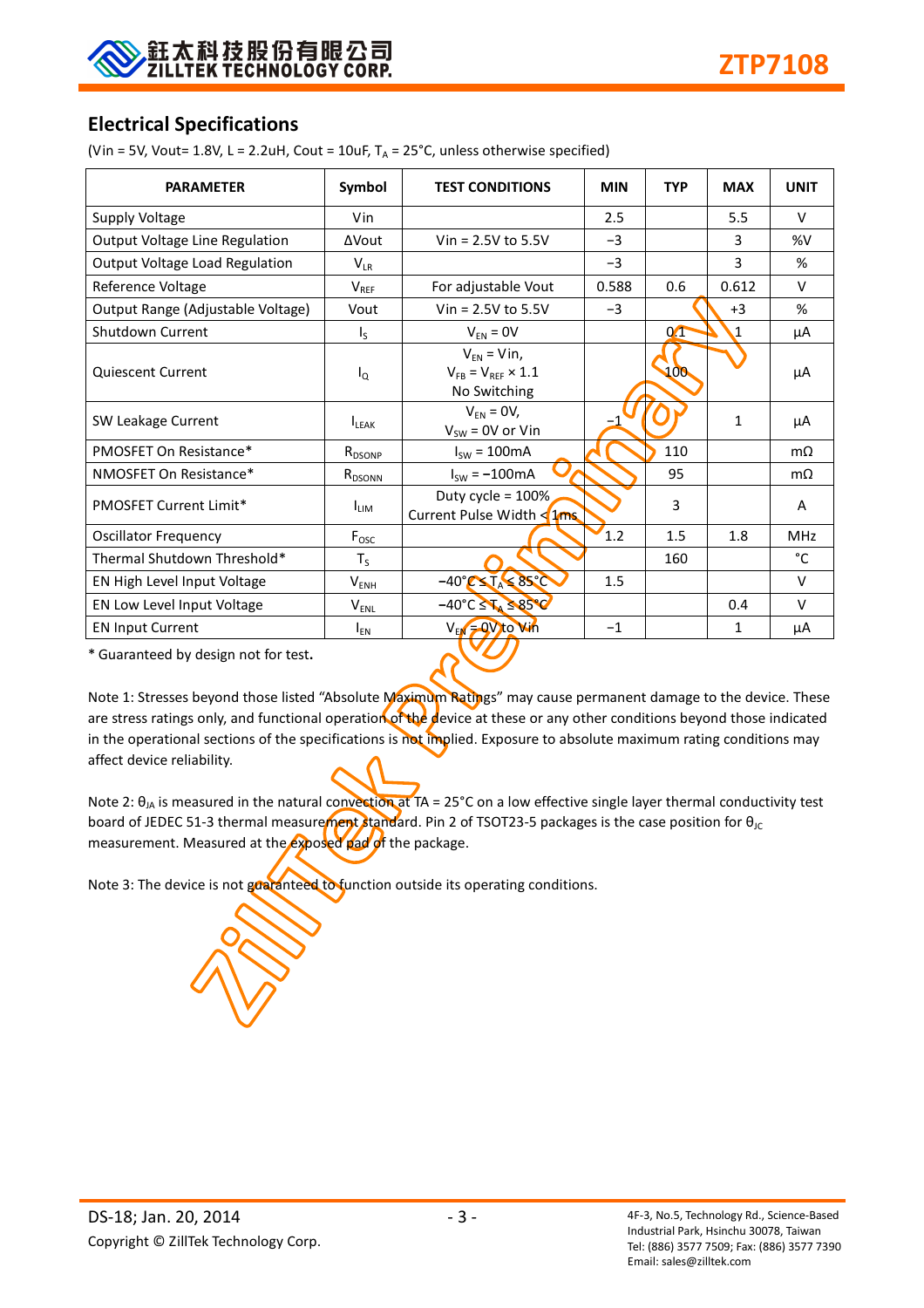

## Typical Characteristics



4F-3, No.5, Technology Rd., Science-Based Industrial Park, Hsinchu 30078, Taiwan Tel: (886) 3577 7509; Fax: (886) 3577 7390 Email: sales@zilltek.com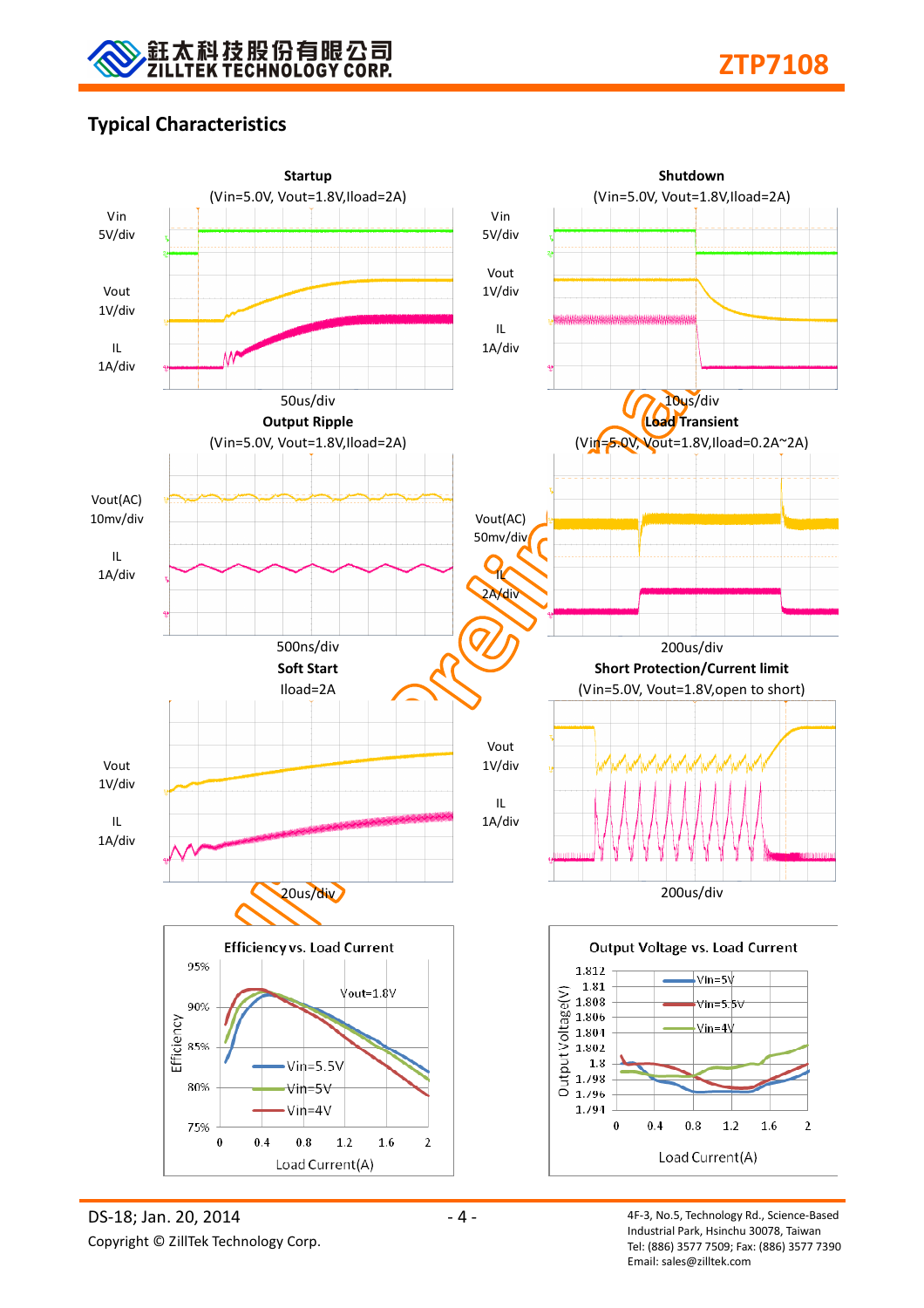#### FUNCTIONAL DESCRIPTION

#### **Overview**

The ZTP7108 is a constant frequency current mode PWM step down converter. ZTP7108 is optimized for low voltage, Li-ion battery, powered applications where high efficiency and small size are critical. The device integrates both a main switch and a synchronous rectifier, which provides high efficiency and eliminates an external Schottky diode. ZTP7108 can achieve 100% duty cycle. The duty cycle D of a step down converter is defined as:

$$
D = T_{ON} \times F_{OSC} \times 100\% \approx \frac{Vout}{Vin} \times 100\%
$$

Where  $T_{ON}$  is the main switch on time,  $F_{OSC}$  is the oscillator frequency (1.5MHz), Vout is the output voltage and Vin is the input voltage.

#### Current Mode PWM Control

Slope compensated current mode PWM control provides stable switching and cycle-by-cycle current limit for superior load and line response and protection of the internal main switch and synchronous rectifier. ZTP7108 switches at a constant frequency (1.5MHz) and regulates the output voltage. During each cycle the PWM comparator modulates the power transferred to the load by changing the inductor peak current based on the feedback error voltage. During normal operation, the main switch is turned on for a certain time to ramp the inductor current at each rising edge of the internal oscillator, and switched off when the peak inductor current is above the error voltage. When the main switch is off, the synchronous rectifier will be turned on immediately and stay on until either the next cycle starts or the inductor current drops to zero. The device skips pulses to improve efficiency at light load.

#### Dropout Operation

ZTP7108 allows the main switch to remain on for more than one switching cycle and increases the duty cycle while the input voltage is dropping close to the output voltage. When the duty cycle reaches 100%, the main switch is held on continuously to deliver current to the output up to the P MOSFET current limit. The output voltage then is the input voltage minus the voltage drop across the main switch and the inductor.

# **Short Circuit Protection**

The ZTP7108 has short circuit protection. When the output is shorted to ground, the oscillator frequency is reduced to prevent the inductor current from increasing beyond the **P MOSFET** current limit. The frequency will return to the normal values once the short circuit condition is removed and the Vout reaches regulated voltage.

# Maximum Load Current

The ZTP7108 can operate down to 2.5V input voltage; however the maximum load current decreases at lower input due to large IR drop on the main switch and synchronous rectifier. The slope compensation signal reduces the peak inductor current as a function of the duty cycle to prevent sub-harmonic oscillations at duty cycles greater than 50%. Conversely the current limit increases as the duty cycle decreases.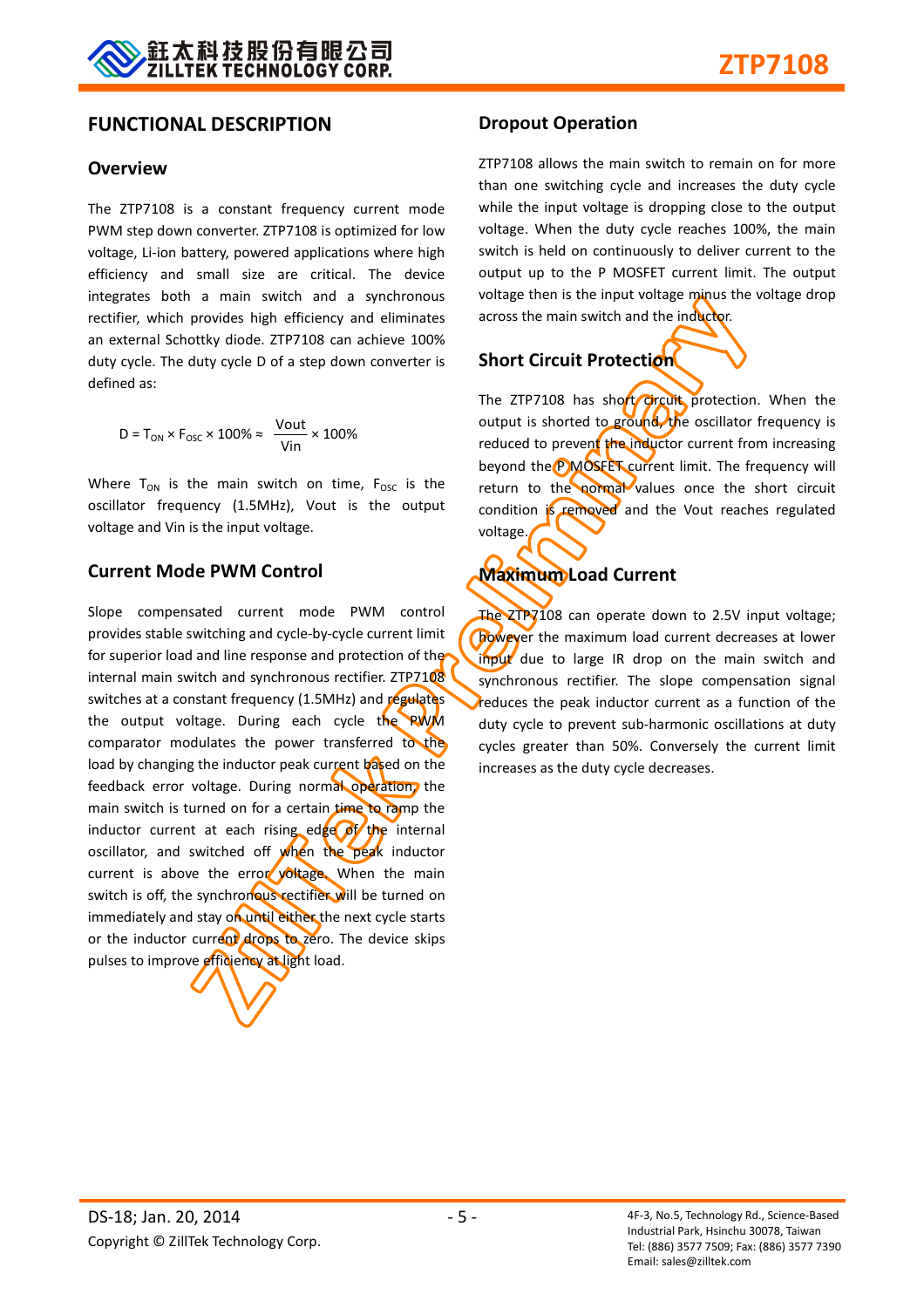#### APPLICATION INFORMATION

#### Inductor Selection

A 2.2μH to 4.7μH is recommended for general used. The value of inductor depends on the operating frequency. Higher frequency allows smaller inductor and capacitor but increases internal switching loss. Two inductor parameters should be considered, current rating and DCR. The inductor with the lowest DCR is chosen for the highest efficiency.

The inductor value can be calculated as:

 $L \geq [V_{\text{OUT}}/(f \times \Delta I_L)](1 - V_{\text{OUT}}/V_{\text{IN}})$ 

 $\Delta I_L$ : inductor ripple current, which is defined as:

 $\Delta I_L$  = V<sub>OUT</sub>[(1 – V<sub>OUT</sub>/V<sub>IN</sub>)/(L × f)] (General Setting)  $\approx \alpha \times I_{0-MAY}$  ( $\alpha = 0.2^{\sim}0.4$ )

The inductor should be rated for the maximum output current (I<sub>O-MAX</sub>) plus the inductor ripple current ( $\Delta I_L$ ) to avoid saturation. The maximum inductor current  $(I_{L-MAX})$ is given by:

 $I_{L=MAX} = I_{0=MAY} + \Delta I_L/2$ 

#### Capacitor Selection

The small size of ceramic capacitors are ideal for ZTP7108 applications. X5R and X7R types are recommended because they retain their capacitance over wider voltage and temperature ranges than other types, such as Y5V or Z5U. A 4.7μF input capacitor and a 10μF output capacitor are sufficient for most ZTP7108 applications.

When selecting an output capacitor, consider the output ripple voltage and the ripple current. The ESR of capacitor is a major factor to the output ripple. For the best performance, **a** low ESR output capacitor is

required. The ripple voltage is given by:

 $\Delta V_0 = \Delta I_L$  [ESR + 1/(8 × f × C<sub>0</sub>)]

## Output Voltage Programming (Adjustable Voltage Version)

The output voltage of ZTP7108 is set by the resistor divider according to the following formula:



R1 is the upper resistor of the voltage divider. For transient response reasons, a small feed-forward capacitor  $(C_F)$  is required in parallel to the upper feedback resistor, and 33pF is recommended.

#### Checking Transient Response

The regulator loop response can be checked by looking at the load transient response. Switching regulators take several cycles to respond to a step in load current. When a load step occurs,  $V_{OUT}$  will be shifted immediately by an amount equal to  $(\Delta I_{LOAD} \times ESR)$ , where ESR is the effective series resistance of  $C_{\text{OUT}}$ .  $\Delta I_{\text{LOAD}}$  will also begin to charge or discharge C<sub>OUT</sub>, which generates a feedback error signal. Then the regulator loop will act to return  $V_{OUT}$  to its steady state value. During this recovery time,  $V_{OUT}$  can be monitored for overshoot or ringing that will indicate the stability problem.

The discharged bypass capacitors are effectively put in parallel with  $C_{\text{OUT}}$ , causing a rapidly drop in  $V_{\text{OUT}}$ . No regulator can deliver enough current to prevent this problem if the load switch resistance is low and it is driven quickly. The only solution is to limit the rise time of the switch drive, so that the load rise time will be limited to approximately (25  $\times$  C<sub>LOAD</sub>).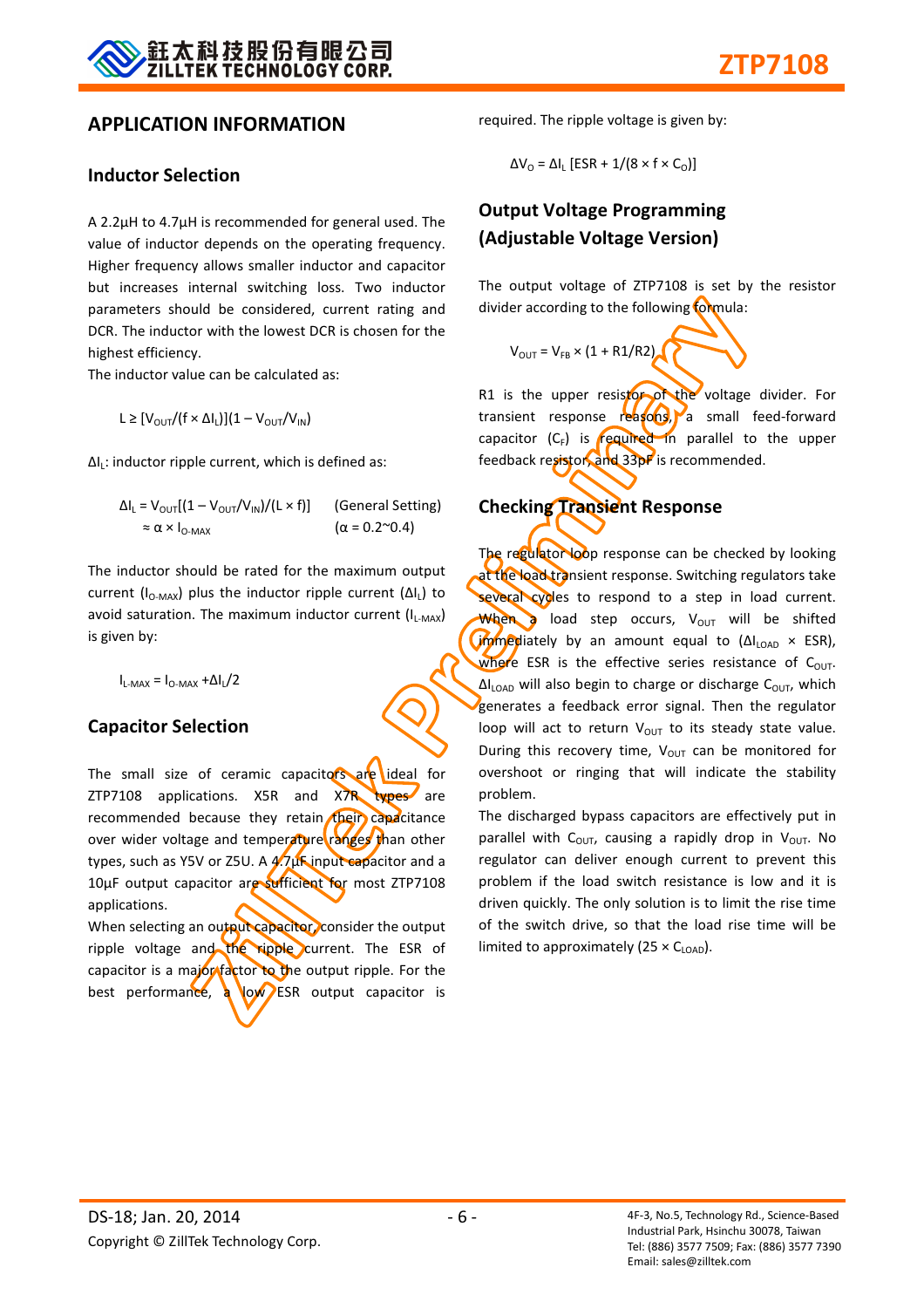# PACKAGE DIMENSION (TSOT23-5L)





| Symbol | Dimensions in mm |       | Dimensions in Inch |       |  |  |
|--------|------------------|-------|--------------------|-------|--|--|
|        | Min              | Max   | <b>Min</b>         | Max   |  |  |
| А      | 0.700            | 1.100 | 0.028              | 0.043 |  |  |
| Α1     | 0.000            | 0.130 | 0.000              | 0.005 |  |  |
| B      | 1.500            | 1,700 | 0.059              | 0.067 |  |  |
| b      | 0.300            | 0.559 | 0.012              | 0.022 |  |  |
| C      | 2.500            | 3.100 | 0.098              | 0.122 |  |  |
| D      | 2.800            | 3.100 | 0.110              | 0.122 |  |  |
| e      | 0.950 BSC        |       | 0.037 BSC          |       |  |  |
| н      | 0.080            | 0.200 | 0.003              | 0.008 |  |  |
|        | 0.200            | 0.800 | 0.008              | 0.031 |  |  |
|        |                  |       |                    |       |  |  |

L

DS-18; Jan. 20, 2014 Copyright © ZillTek Technology Corp.